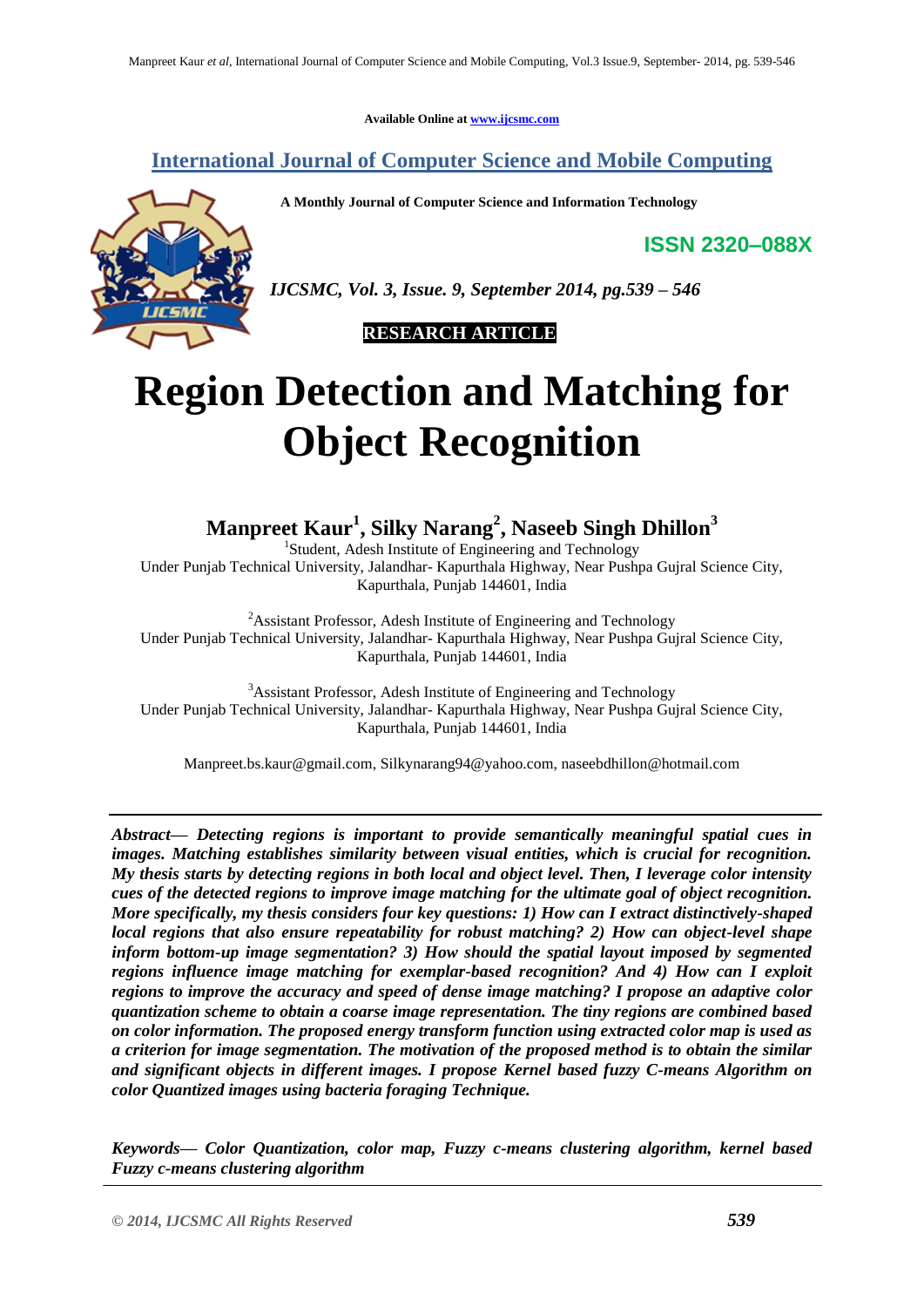#### I. **INTRODUCTION**

The vision of objects is easy for the human because of the natural intelligence of segmenting, pattern matching and recognizing very complex objects. But for the machine, everything needs to be artificially induced and it is not so easy to recognize and identify objects. The task of segmenting objects within a scene is a prerequisite for most object recognition and classification systems. Once the relevant objects have been segmented and labeled, their relevant features can be extracted and used to classify, compare, cluster, or recognize the objects in question.

Dense correspondences will add richer information for segmentation and matching. Matching all the pixels between two images is a longstanding research problem in computer vision. Traditional dense matching problems—such as stereo or optical flow—deal with the "instance matching" scenario, in which the two input images contain different viewpoints of the same scene or object. More recently, researchers have pushed the boundaries of dense matching to estimate correspondences between images with *different* scenes or objects. There are two major challenges when matching generic images: image variation and computational cost. Compared to instances, different scenes and objects undergo much more severe variations in appearance, shape, and background clutter. These variations can easily confuse low level matching functions. At the same time, the search space is much larger, since generic image matching permits no clean geometric constraints.

So our goal is to leverage low-level geometric information to build a high-level object recognition system that is robust to geometric variations. A key idea behind our approach is to strike a balance between robustness to image variations on the one hand, and accurate localization of pixel correspondences on the other for matching. We want to propose model that simultaneously regularizes match consistency at multiple spatial extents ranging from an entire image, to coarse grid cells, to every single pixel on RGB images.We Propose Color Quantization with KFCM Algorithm.

## II. **RELATED WORK**

## *A*. *Color Image Quantization*

All A color image quantization is a process that reduces the number of distinct colors used in an image, usually with the intention that the new image should be as visually similar as possible to the original image. The process of color image quantization is often broken into four phases, Heckbert[2].Phase 1 is sampling the original image for color statistics. Phase 2 is choosing a color map based on those statistics. Phase 3 is mapping the colors to their representative in the color map. Phase 4 is Quantizing and drawing the new image. Phase 4 is a trivial matter regardless of the quantization method. The other three phases however are more strongly connected. In particular the method used for phases 1 and 2 will determine the best method for accomplishing phase 3.In general algorithms for color quantization can be broken into two categories: Uniform and Non-Uniform. Uniform: Here the color space is broken into equal sized regions where the number of regions, NR is less than or equal to K. Non-Uniform: Here the manner in which the color space is divided is dependent on the distribution of colors in the image.

Several heuristic techniques for color image quantization have been proposed in the literature. The median cut algorithm (MCA) divides the color space repeatedly along the median into rectangular boxes until the desired number of colors is obtained. Popularity Algorithm builds the color map by finding the K most frequently appearing colors in the original image. Therefore the colors are stored in a histogram. The K most frequently occurring colors are extracted and they are made the entries in the color table. Now the true image can be quantized. The variance-based algorithm (VBA) also divides the color space into rectangular boxes. However, in VBA the box with the largest mean squared error between the colors in the box and their mean is split. The octree quantization algorithm repeatedly subdivides a cube into eight smaller cubes in a tree structure of degree eight. Then adjacent cubes with the least number of pixels are merged. This is repeated until the required number of colors is obtained .M. G. Omran in his paper proposes Color image quantization based on PSO. The proposed approach is of the class of quantization techniques that performs clustering of the color space. The proposed algorithm randomly initializes each particle in the swarm to contain K centroids (i.e. color triplets). The K-means clustering algorithm is then applied to each particle at a user-specified probability to refine the chosen centroids. Each pixel is then assigned to the cluster with the closest centroid. The PSO is then applied to refine the centroids obtained from the K means algorithm.

## *B. Clustering Technique*

The Clustering applied in color image quantization is the c-mean clustering algorithms, which is a very time consuming approach. To reduce the computing load FCM algorithm based on color quantization is effective and fast to extract object from complicated Background but unable to have better curve Evolution. The Recent Clustering applied in color image quantization is the Fuzzy c-mean clustering algorithms The Fuzzy c-means clustering algorithm was first introduced by Dunn and later extended by Bezdek[11].Bezdek proved convergent property of clustering algorithm and hard C-means clustering algorithm. Here after, an objective-function-based fuzzy C-means clustering algorithm, has been extensively applied in such fields as medical diagnosis, target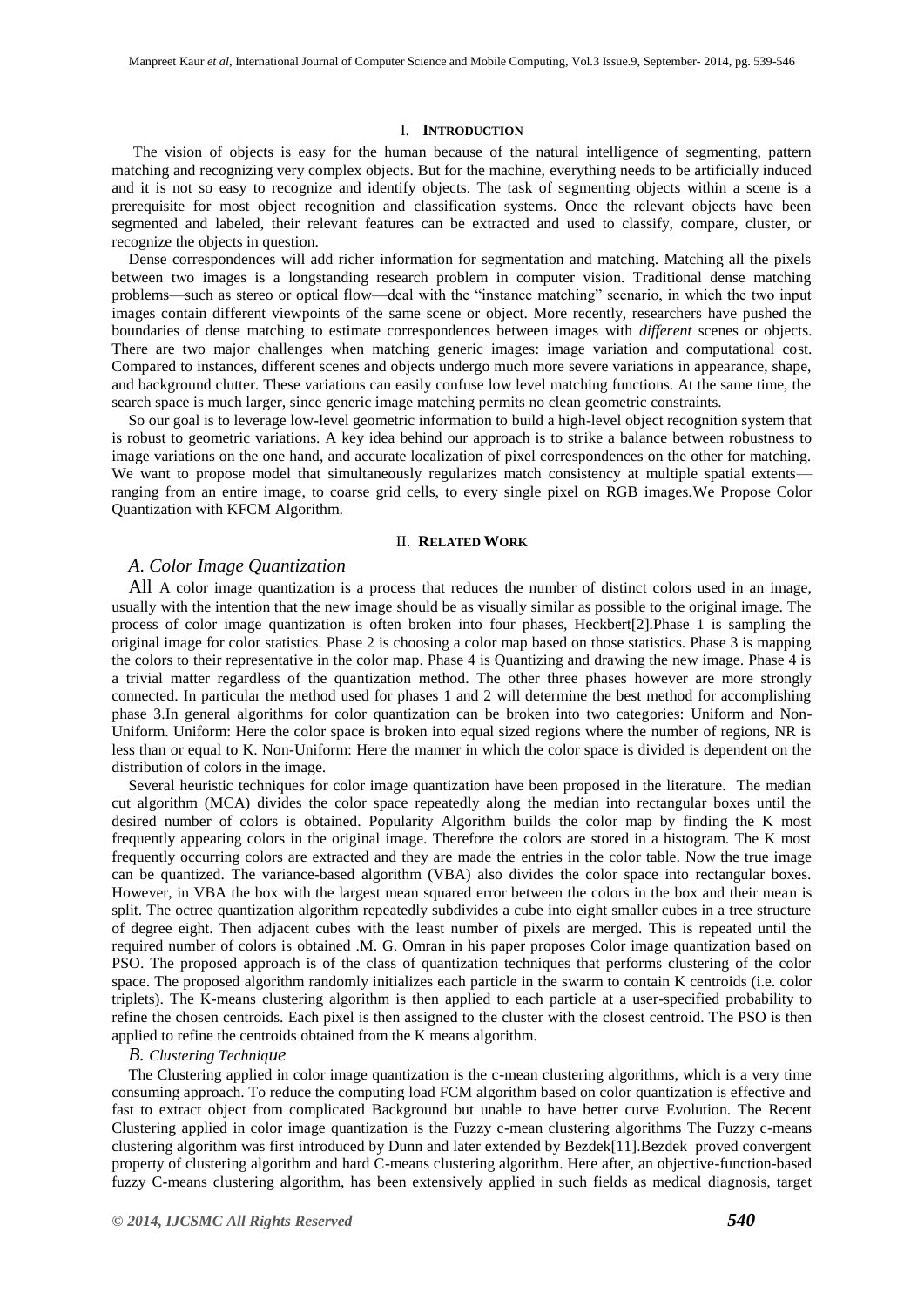identification and image segmentation etc. The algorithm partition the data set  $X = \{x_1, x_2, x_3, \ldots, x_n\} \in \mathbb{R}^{pm}$  into c class with the result  $U = \{u_{ik}\}\ \epsilon R^{cn}$ , where  $u_{ik}$  is the degree of membership of  $x_k$  belonging to ith the cluster. In this algorithm, every image pixel must be used for iterative calculation load is heavy. With color quantization, we used the representative color of each subset for FCM clustering, improving the running speed greatly. The data set in the quantized image is denoted as $(Q,H)$ , where

Q={ $x_1, x_2, x_3, \ldots, x_q$ } ε $R^{pq}$ ,

 $H=\{h(1), h(2), \ldots, h(q)\},\$ 

h(k) is the number of pixels in the  $k<sup>th</sup>$  subset with the representative color  $x<sub>k</sub>$ . The fuzzy c-means (FCM) clustering algorithm is an iterative clustering method that produces an optimal partition by minimizing the objective function.  $\sim$   $\sim$   $\sim$   $\sim$ 

$$
J_m(U, V) = \sum_{k=1}^{n} \sum_{i=1}^{n} (u_{ik})^{m} d_{ik}^{2}(x_k, v_i)
$$
\nBy color quantization, objective function become  
\n
$$
J_m(U, V) = \sum_{k=1}^{q} \sum_{i=1}^{c} h(k) (u_{ik})^{m} d_{ik}^{2}(x_k, v_i)
$$
\n(2)  
\nWhere U= {u<sub>ik</sub>} is define as  
\n
$$
u_{ik} = \left[ \sum_{j=1}^{c} \left( \frac{d_{ik}(x_k, v_i)}{d_{jk}(x_k, v_j)} \right)^{2/(m-1)} \right]^{-1}, i = 1, \dots, c, k = 1, \dots, q
$$
\n
$$
v = \{v_1, v_2, \dots, v_c\} \in R^{pc}
$$
\nare cluster centres computed with  
\n
$$
v_i = \frac{\sum_{k=1}^{n} (u_{ik})^{m} x_k}{\sum_{k=1}^{n} (u_{ik})^{m}} \dots \dots \dots (4)
$$
\nWith color quantization, formula (4) is replace with  
\n
$$
v_i = \frac{\sum_{k=1}^{q} h(k) (u_{ik})^{m} x_k}{\sum_{k=1}^{q} h(k) (u_{ik})^{m} x_k}
$$

 $\sum_{k=1}^n h(k)(u_{ik})^m$ …………. (5)

From mentioned above, because q is much smaller than n, the calculation load of objective function ,membership and centres are reduced greatly and the whole running speed of FCM is thus much improved.

There are many different algorithms for color quantization. Which one is best is dependent on the requirements of the system it is to be used in. The uniform quantization algorithms offer a quick and dirty means but can result in very poor quality depending on image characteristics. The non-uniform algorithms offer better consistent results at the cost of increased memory and time complexities. To have an exemplar based object recognition in an images, we propose bacteria Foraging Technique.

But working on large scale RGB images CQ-FCM increases with the time .Thus we want more robust approach ,we propose CQ-KFCM technique.

## III. **OUR PROPOSED METHOD**

Bacteria Foraging Optimization is a population oriented algorithm used to search optimal solution. In this research each Pixel of the image is considered as bacteria and the color of the pixel is considered as bacteria food. The aim of the proposed algorithm is to minimize the food sources i.e. to reduce the number of colors in the image. In this research, all the pixels initially have some color and the purpose of this research is to optimize the number of colors in the image. All the colors in the image are evaluated as the number of pixels having that color. This evaluation defines the health status of all the colors present in the image. Depending upon the health status of the colors, all the colors in the image are divided into two categories popular colors and unpopular colors. If the health status of the color is high i.e. the color is present on too many pixels then that color is considered as popular color and all other colors whose health status is poor are considered unpopular colors. All the pixels in the image are compared with every other pixel in the image to find the most similar color to be eliminated. Approximate unpopular colors to nearest value in color map we have made.

The K-Fuzzy c-means algorithms are under the group of squared error based clustering. The KFCM algorithms are an iterative technique which is used to split an image into k clusters. In statistics and machine learning, k means clustering is a method of cluster analysis which can to portions n observations into k cluster, in which each observation be in the right place to the cluster with the adjacent mean . The main motives of using the kernel methods consist in: (1) inducing a class of robust non-Euclidean distance measures for the original data space to derive new objective functions and thus clustering the non-Euclidean structures in data; (2) enhancing robustness of the original clustering algorithms to noise and outliers, and (3)still retaining computational simplicity. The algorithm is realized by modifying the objective function in the conventional fuzzy c-means (FCM) algorithm using a kernel induced distance instead of Euclidean distance in the FCM, and thus the corresponding algorithm is derived and called as the kernelized fuzzy c-means (KFCM) algorithm, which is more robust than FCM.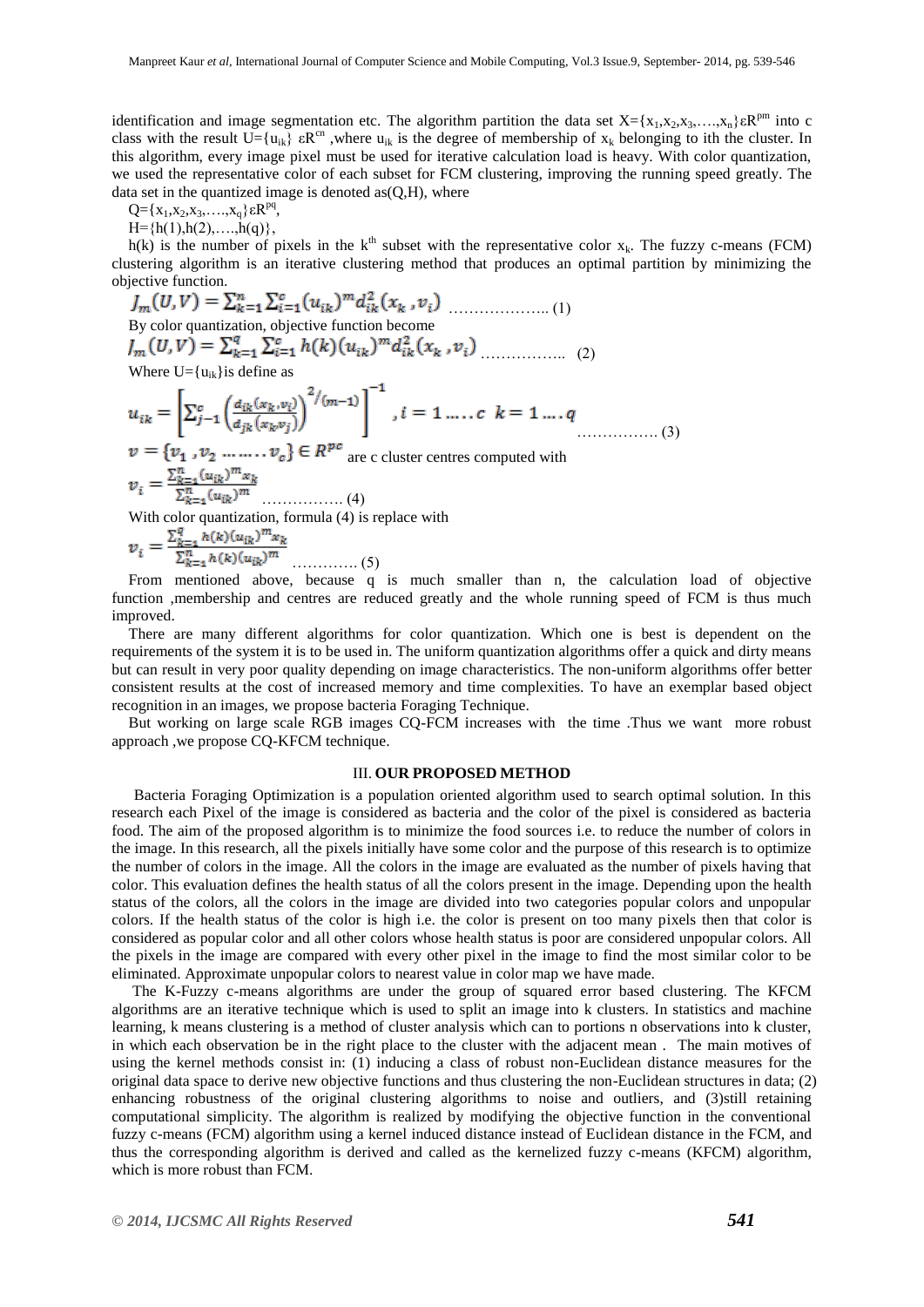Here, the kernel function  $K(x, c)$  is taken as the Gaussian radial basic function (GRBF) as follows:  $K(x,c) = exp(-\|x-c\|_2^2)$  where ' $\Box$ ' is the width parameter,

The Objective Function is  

$$
j_m(U, V) = 2 \sum_{i=1}^{c} \sum_{k=1}^{n} u_{ik}^{m} [1 - K(x_k, v_i)] \dots \dots
$$

And

The fuzzy membership matrix u can be obtained from

………………….8

The cluster center v can be obtained from:

$$
v_{i} = \frac{\sum_{k=1}^{N} u_{ik}^{m} K(x_{k_{n}} v_{i}) x_{k}}{\sum_{k=1}^{N} u_{ik}^{m} K(x_{k_{n}} v_{i})}
$$

The proposed KFCM algorithm is almost identical to the FCM, except, Eq. (8) is used instead of Eq. (3) to update the centers. In step 4, Eq. (9) is used instead of Eq. (5) to update the memberships.

## IV.**DESIGN METHODOLOGY**

The proposed Algorithm Required following Steps

Step 1) Generating synthetic RGB color map

Step 2) Applying gamma correction in order to adjust contrast of each intensity band

Step 3) Color image quantization using bacteria foraging method

Step 4) Segmentation of image using Kernel based fuzzy c-means clustering method

Step 5) Pattern template generation and thresholding for Matching



Fig. 1 A Flow Chart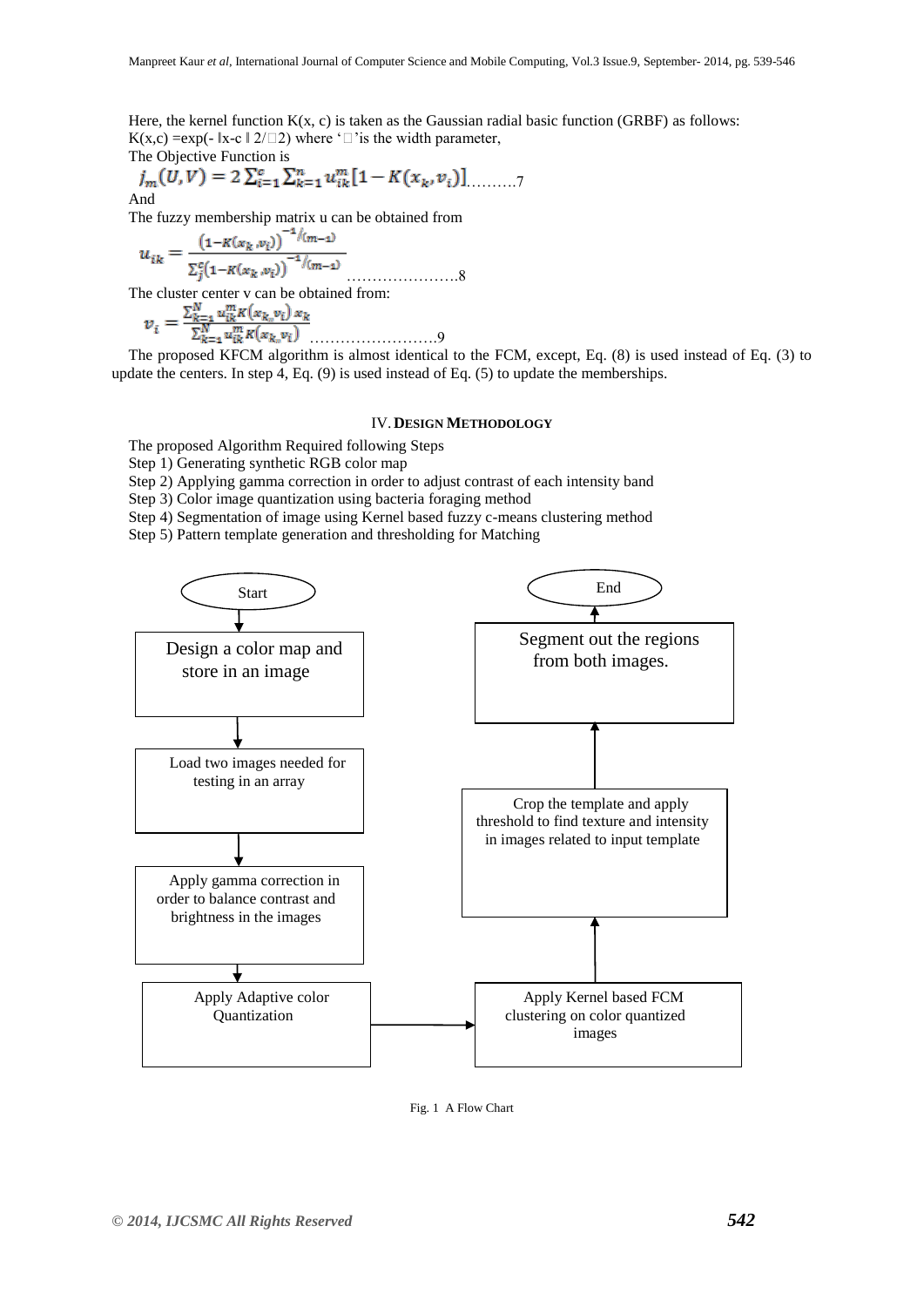## V. **EXPERIMENTAL SETUP**

Proposed algorithm has been applied on different datasets collected from World Wide Web. In order to verify our algorithm we have implemented it on variety of Images. Few out of total images used for the experimental results have been shown below. Images have been chosen with different lightning conditions, objects, shapes and using different locations of the camera from the objects.



Fig. 2 A Sample of Images from Database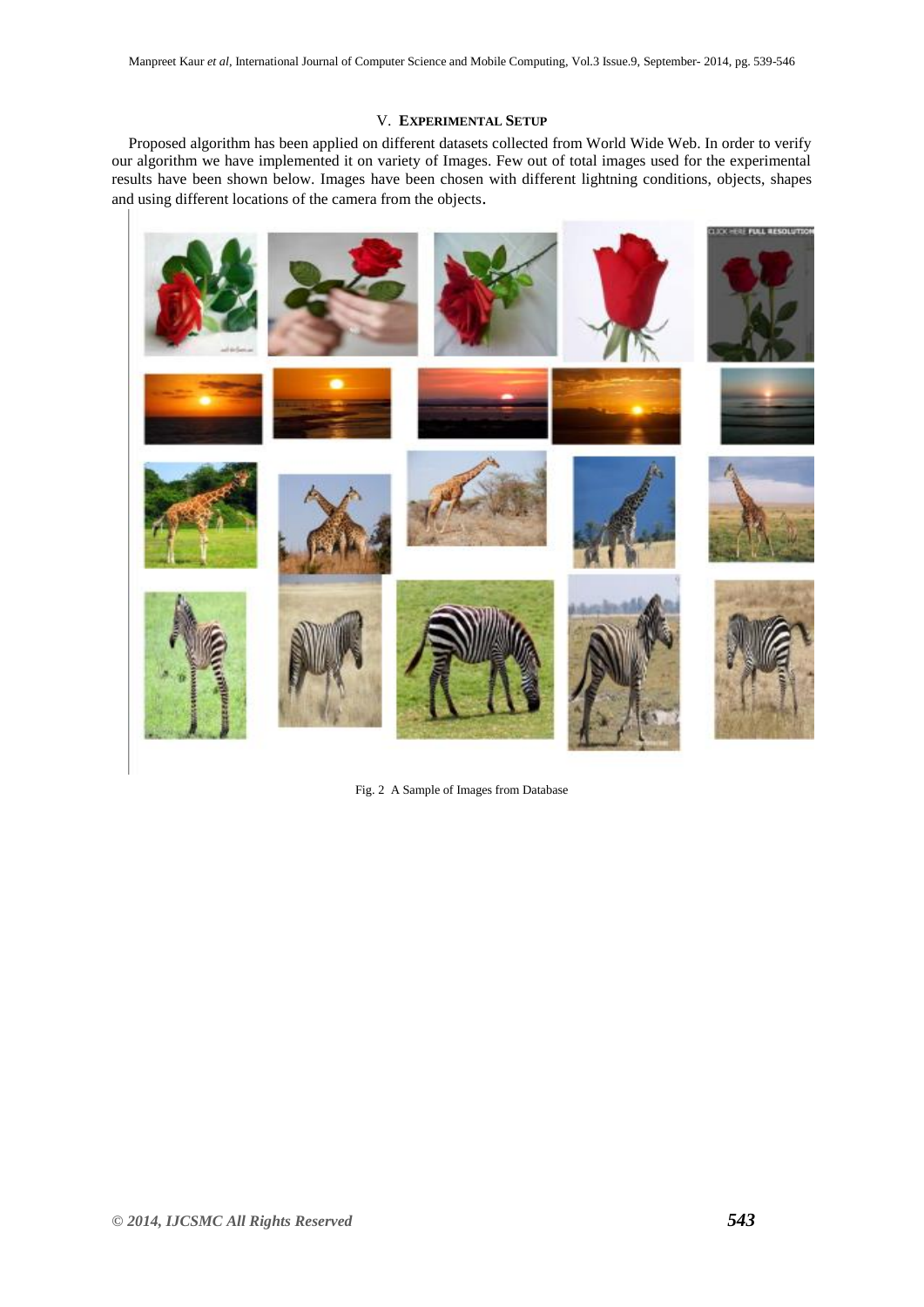

Fig. 3 Results a) Input Images image1 and image2 are two images we selected for region detection and matching. b) Output Images image1 and image2 are two images we get after applying CQ-FCM.

| <b>Figure/Technique</b> | <b>CO-FCM</b> |            |            | <b>CO-KFCM</b> |             |            |
|-------------------------|---------------|------------|------------|----------------|-------------|------------|
|                         | Time(seconds) | $ROI1(\%)$ | $ROI2(\%)$ | Time(seconds)  | $ROI1(\% )$ | $ROI2(\%)$ |
| Figure 3.1              | 105.2356      | 25.8011    | 21.1978    | 11.9632        | 25.8211     | 21.5278    |
| Figure 3.2              | 87.4552       | 21.1022    | 5.3233     | 11.7259        | 17.8256     | 7.5767     |
| Figure 3.3              | 66.3534       | 38.2944    | 6.8567     | 12.0184        | 41.2644     | 7.2089     |
| Figure 3.4              | 70.0691       | 32.5611    | 53.9978    | 12.0167        | 42.9511     | 49.9856    |

Table I Comparison Table between CQ-FCM and CQ-KFCM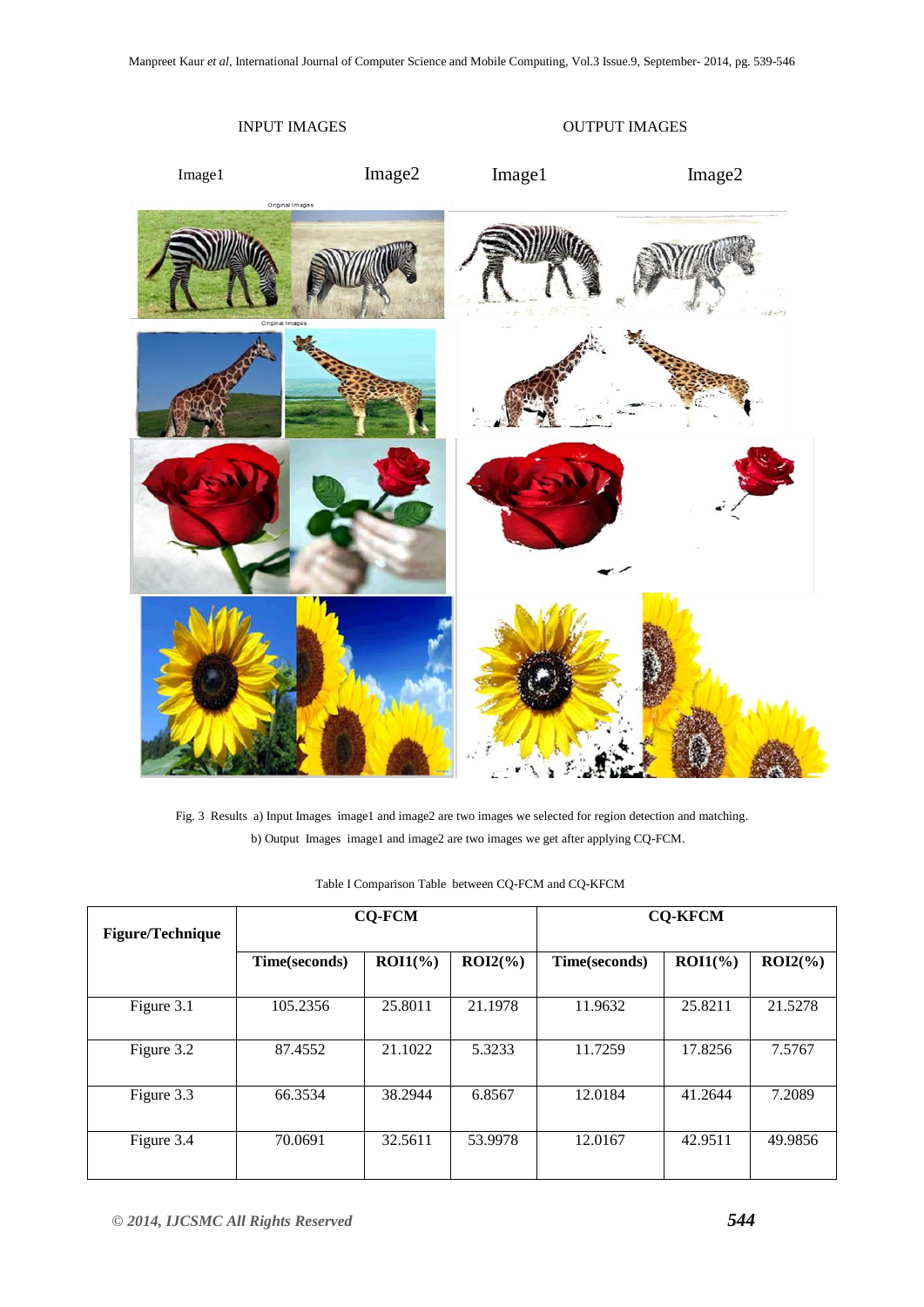In Table I we have Time: It is the time taken to implement the Fuzzy algorithm on Color Quantized Images.ROI (Region of Interest), It is a form of annotation, often associated with categorical or quantitative information (here it is for mean intensity), expressed as text or in structured form. ROI is a selected subset of samples within a dataset identified for object boundaries.ROI1 is for first Image and ROI2 is for second Image.

It has been found that if we increase the size of input images, it produces better results in segmentation but take more time for calculations. We have tried FCM algorithm but that takes too long for the segmentation process. The KFCM is fast and effective than FCM as it produces better segmentation because of induced kernel parameter for making clusters instead of Euclidian distance.

#### VI.**CONCLUSIONS AND FUTURE SCOPE**

We have presented an efficient Region Detection & Matching technique using the color quantization method with Kernel Based Fuzzy C-Means Algorithm of RGB images. In our work, we have chosen RGB images for object recognition. In first we make a synthetic colormap from combination of chosen primary colors and then loaded images have been quantized using bacteria foraging technique. The reason for doing this was to reduce the colors in the images for better segmentation. After that, whole quantized image pixels have been divided into kernel based fuzzy clusters by using KFCM. After that a patch has been generated for the chosen portion of an object and clusters have been filtered out which has same color as template patch. The proposed algorithm is implemented in MATLAB 2012b. The experimental results give satisfactory results and are more pleasing and comfortable. This is a Recognition Technique based on color, intensity and texture oriented. So in future, It can be tried to add other features in our algorithm like shape, size etc. of the objects for advance classification of Objects. The proposed technique can be further extended to test its performance on images corrupted with different kinds of noise. Performance can be evaluated by using some other parameters.

## **ACKNOWLEDGEMENT**

This study was conducted by the first author under the supervision of the co-authors in partial fulfillment of the requirements of a Master Degree in Information Technology. The First author wishes to thank Assistant Professor Silky Narang and Assistant Professor Naseeb Singh Dhillon at Adesh Institute of Engineering and Technology, Faridkot under Punjab Technical University, Jalandhar for her support over the period in which this article was written.

#### **REFERENCES**

- **[1]** Bansal, S. Aggarwal, D. , "Color Image Segmentation using CIELab Color Space using Ant Colony Optimization", International Journal of Computer Applications, pp. 28-34, 2011.
- [2] Chang, C. H., Xu, P., Xiao, R. & Srikanthan, T. (2005). New adaptive color quantization method based on self organizing maps. IEEE Transactions on Neural Networks, 16(1), 237-249.
- [3] D. Q. Zhang and S. C. Chen, "Clustering incomplete data using kernel-based fuzzy c-means algorithm", *Neural Processing Lett.*, vol. 18, no. 3, pp.155 -162 2003
- [4] Heena and Aggarwal, H. , "Color Image Quantization Based on Euclidean Distance Using Bacteria Foraging Optimization," International Journal of Electronics and Computer Science Engineering, ISSN 2277-1956/V1N4-2285-2290
- [5] Hogo, Mofreh A. (2010) "Evaluation of E-learners Behaviour Using Different Fuzzy Clustering Models: A Comparative Study" IJCSIS Vol. 7, No. 2.
- [6] H.P. Narkhede, "Review on Image Segmentation Techniques " International Journal of Science and Modern Engineering, Vol 1, Issue 8,July 2013.
- [7] Ivancsy, Renata and Kovacs, Ferenc (2006) "Clustering Techniques Utilized in Web Usage Mining" Proceedings of the 5th WSEAS Int. Conf. on Artificial Intelligence, Knowledge Engineering and Data Bases, Madrid, Spain.
- [8] Jaechul Kim1, Ce Liu2 &FeiSha Kristen Grauman3 "Deformable Spatial Pyramid Matching for Fast Dense Correspondences", Univ. of Texas at Austin1 Microsoft Research New England2 Univ. of Southern California ,IEEE 2013 .
- [9] Kaur, Rajinder et al. , "Color Image Quantization based on Bacteria Foraging Optimization ", International Journal of Computer Applications, pp. 975 – 979, Volume 25, Issue 7, July 2011.
- [10] Kumar, S., Singh, A., "Pollination based optimization," Presented at 6th International Multi Conference on Intelligent Systems, Sustainable, New and Renewable Energy Technology and Nanotechnology IISN2012, pp. 269-273, 2012.
- [11] Lin Kaiyan, Wu Junhui,Chen ji,Shi huping "A Real Time Image segmentation Approach for Crop Leaf ―,IEEE 2013